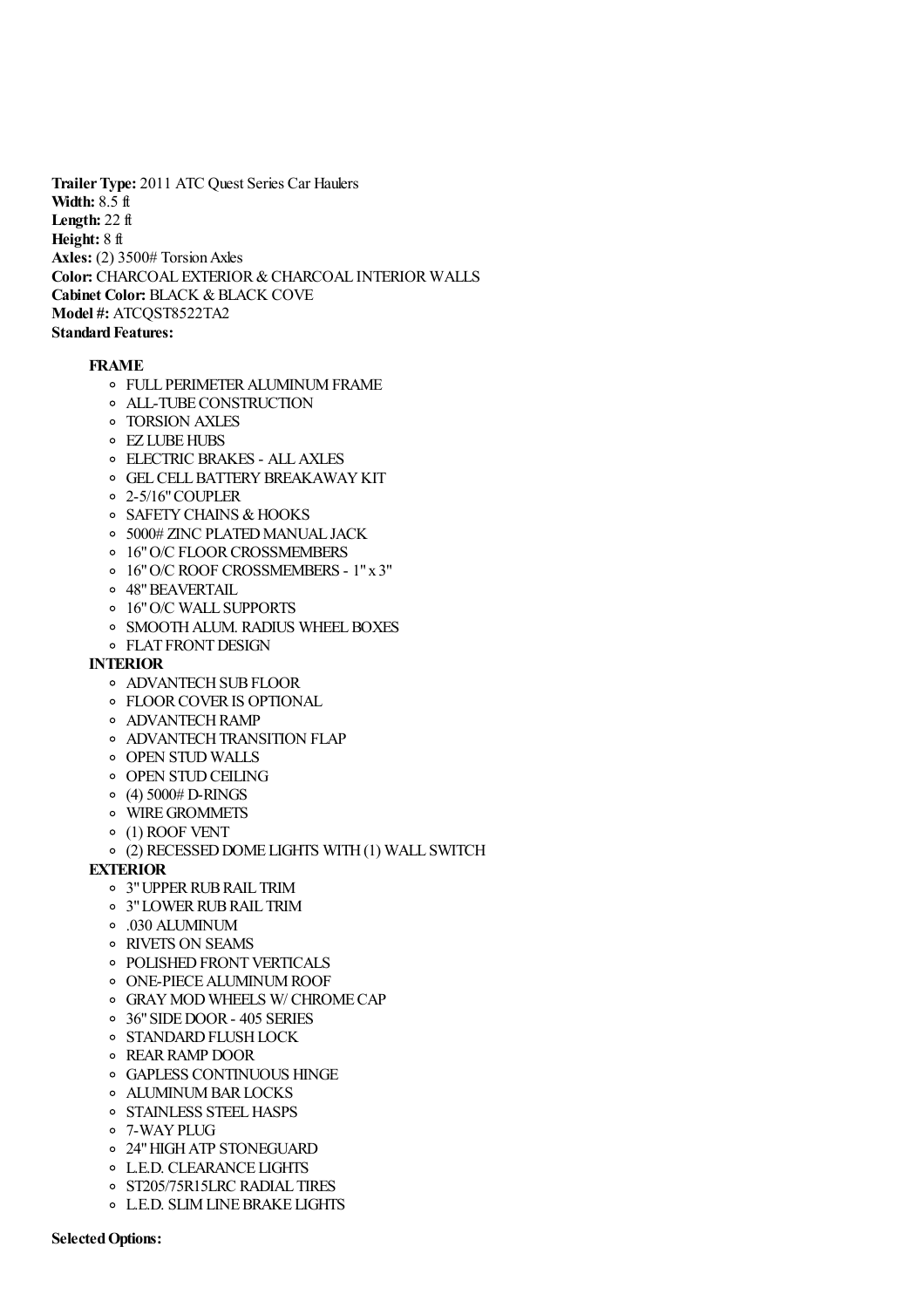- 1 48" FLUORESCENT LIGHT RECESSED 120V
	- ADD 1 FOR TOTAL OF 3
	- \*\*\* Does Not Include Wall Switch \*\*\*
	- \*\*\* Requires 3" Roof \*\*\*
- 22 ft. 18" ADDITIONAL HEIGHT / FT
	- FLOOR HT OF STAGE IS 20", GIVES APPROX. 76" AWNING CLEARANCE AT ENTRANCE AND 84" AT TRAILER WALL
	- \*\*\* REAR DOOR OPENING DOES NOT EXCEED 7' HEIGHT UNLESS OPTIONED SEPARATELY \*\*\*
	- \*\*\* ENTRANCE DOOR WILL NOT EXCEED 78" \*\*\*
- 24 ALUMINUM VIEWING RAIL FOR ROOF OR STAGEFOLDS DOWN / PER LINEAR FT LEAVE OPENING AT CENTER FOR STEP EGRESS
- 1 pair REAR SCISSOR JACKS (PAIR) / 5000# CAPACITY EACH
- 4 UPGRADE TO ST205/75R15/LRC ON ALUMINUM WHEEL W/SS LUGNUTS 2ND DISCOUNT NC
	- 1 ALUMINUM SLIDE-IN/OUT STEP
		- STEP WIDTH MATCHES DOOR SIZE
- 1 GRAB HANDLE 12V LIGHTED
- 2ND DISCOUNT NC
- 1 REMOVABLE ALUMINUM GRID STEP TWO STEP
	- FOR ENTRANCE TO STAGE
	- STEP WIDTH UP TO 48"
- 1 POLISHED CAST ALUMINUM CORNERS WITH POLISHED FRONT VERTICALS & TOP RADIUS
	- 2ND DISCOUNT NC
	- UPGRADE TO 4" UPPER RUB RAIL TRIM
	- UPGRADE TO 7" LOWER RUB RAIL TRIM
- 2 19' 12V POWER AWNING WITH ALUMINUM WEATHERSHIELD
	- o STAGE REQUIRES 12V AWNING FOR VISIBILITY & CLEARANCE
		- 2ND AWNING SAME POSITION OPPOSITE WALL
		- Standard color & fabric is pewter on vinyl.
		- \*\*\* Does not include battery \*\*\*
- 1 BATTERY 12V DEEP CYCLE (685 CA, 550 CCA)
	- MOUNT UNDER CABINET, USE FOR AWNING & DOME LIGHTS ONLY
	- Includes Battery Box (Wired)
- Includes Fuse Panel
- $-1120V$  PACKAGE#1
	- 30 AMP BREAKER BOX
	- EXTERIOR POWER INLET (MOTORBASE) WITH 25' SHORE CORD
	- (2) INTERIOR RECEPTS
	- (2) 48" FLUORESCENT LIGHTS WITH WALL SWITCH RECESSED IF POSSIBLE
- 1 UPGRADE FROM 30 AMP BREAKER BOX TO 50 AMP BREAKER BOX
	- o INCLUDES UPGRADED POWER INLET (MOTORBASE)
	- INCLUDES UPGRADED SHORE CORD
- 1 55 AMP CONVERTER WITH BATTERY CHARGER
- 6 INTERIOR 15 AMP RECEPT 120V
	- ADD 6 TOTAL OF 8
	- GFCI PROTECTED WHERE REQUIRED BY CODE
- 3 EXTERIOR 15 AMP RECEPT ON GFCI PROTECTED CIRCUIT 120V
- 2 INTERIOR 500W SWING-OUT QUARTZ HALOGEN LAMP 120V
	- POSITION SO SHINES TO FRONT OF OVEN DOORS WHEN OPEN
		- \*\*\* Does Not Include Wall Switch \*\*\*
- 22 ft. SCREWLESS ALUMINUM WALLS AND CEILING / FT (STD HEIGHT THRU 18" EXTRA HEIGHT)
	- 12 ft. GRAY COIN RUBBER FLOOR / FT
		- **O** INSTALL ON STAGE ONLY
			- \*\*\* DOES NOT INCLUDE RAMP \*\*\*
- 22 ft. EXTRUDED ALUMINUM FLOOR / FT
	- \*\*\* DOES NOT INCLUDE RAMP \*\*\*
- 20 ft. UPGRADE COUNTERTOP FROM ALUMINUM TO STAINLESS STEEL / FT
	- ROLL TOP EDGE
- 16 LOWER ALUMINUM CABINET / FT
	- $\circ$  NEEDS BACK WALL ON 12' THAT BACKS UP TO STAGE WALL SEE OPTION UPGRADE BELOW  $0.40$ "H x  $24$ "D
- 4 ALUMINUM COUNTERTOP 24" DEEP / FT (LOWER CABINET NOT INCLUDED)
- 1 12' SIDE STAGE DOOR
	- \*\*\* Does Not Include Stage Legs \*\*\*
	- \*\*\* Does Not Include Spring Assist \*\*\*